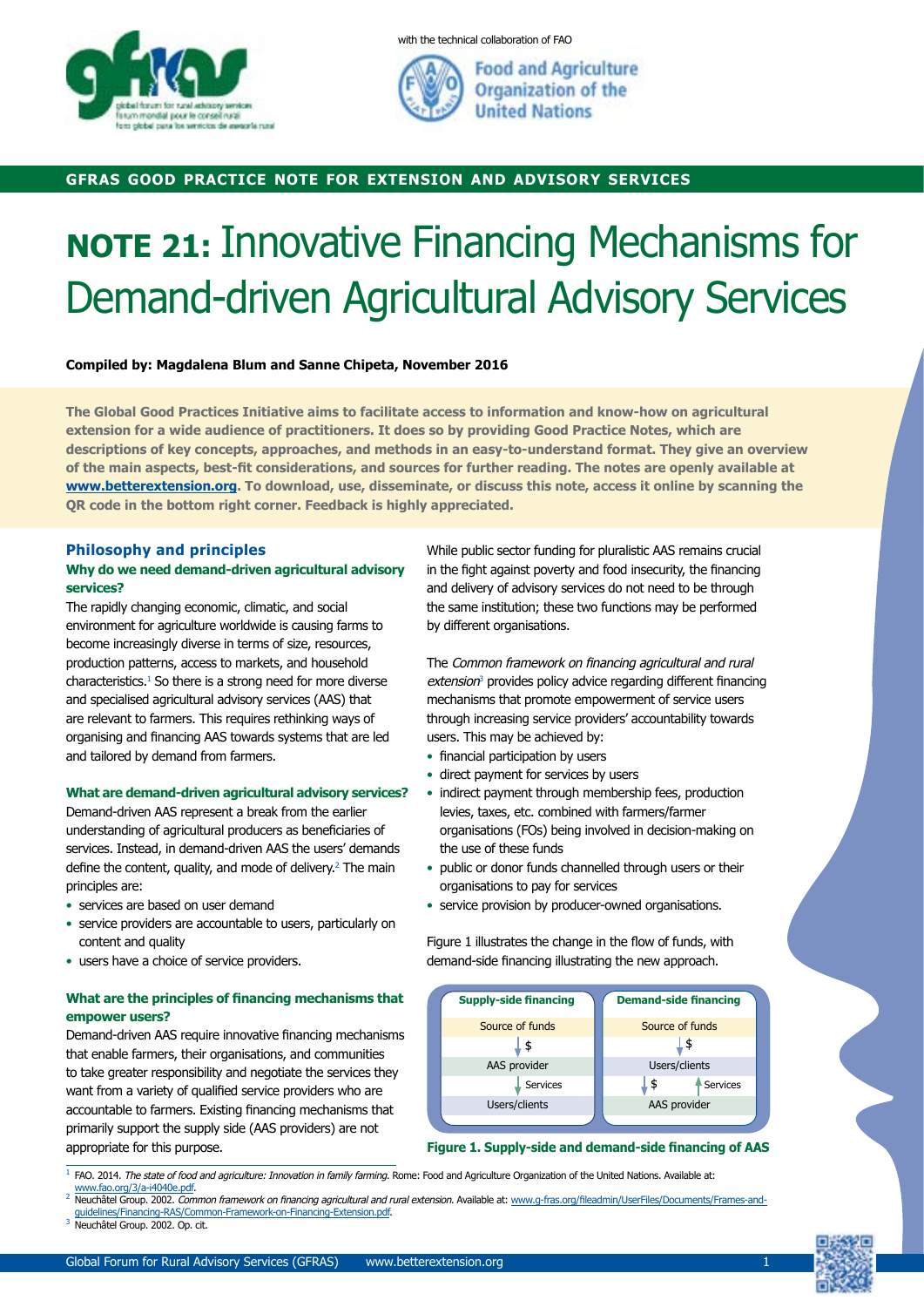## **Innovative financing mechanisms**

Examples of fully demand-driven services are few, but some innovations have been implemented. Four different models of innovative financing mechanisms have been identified.<sup>4</sup>

## **Farmer organisation-owned advisory systems/ services with public subsidies combined with farmer payments**

Some national FOs choose to provide their own advisory services, such as the Danish Agricultural Advisory Service (DAAS); National Smallholder Farmers' Association of Malawi (NASFAM); and ProAgria in Finland. In all these cases, AAS are provided by advisers employed by FOs and financed partly by public subsidies, partly by farmers' own contributions, the latter increasing over time.

## **Decentralised services with public financing of demand-driven processes and services**

In this mode, farmers/FOs are involved in articulating their demands and defining who provides which kind of services to them. Examples include Senegal's Agricultural Services and Producer Organisations Support Programme (PSAOP); Tanzania's District Development Funds; Coordinadora Nacional de las Fundaciones Produce (COFUPRO) in Mexico; Corporación Colombiana de Investigación Agropecuaria (CORPOICA) in Colombia; Fadama II in Nigeria; and Decentralised Agricultural Extension through Farmer to Farmer Extension in Nepal.

## **Public sector-driven privatisation of services through competitive grants and contracts**

Some countries aim to improve the effectiveness of AAS by supporting privatisation of services through public competitive grants and contracts available to different types of service provider, including civil society organisations, private enterprises, and FOs. Examples are the Chilean Institute for Agricultural Development (INDAP); Innovation and Competitiveness Programme for Peruvian Agriculture (INCAGRO); and former National Agricultural Advisory Services<sup>5</sup> in Uganda. Some competitive grants are combined with users' financial contributions.

## **Producer cooperative-based embedded services fully financed by own processing and marketing revenue**

Globally there are many examples in operation where producer cooperatives provide AAS to their members and finance core services through the revenue gained by marketing their produce. Several of these are dairy cooperatives, such as the Nariño Dairy Products Cooperative (Colácteos) in Colombia. Other commercial organisations, including the Colombian Coffee Growers' Federation, also have outstanding experience.

#### **Capacities required**

Compared with traditional financing systems, demand-led systems require substantial new capacity, both institutional and managerial.

Smallholder farmers' capacity: Smallholder farmers and their FOs need to be able to develop and negotiate their priorities, to evaluate services, and to hold service providers accountable for quality and effectiveness.

Finance and administration systems: Because financing mechanisms must be transparent and some of the models are complex, there is a need for new skills in terms of developing and implementing innovative financing mechanisms, as well as raising, managing, and administering the related financing streams, grants, and other funds.

#### Local institutions' ability to manage financing systems:

Systems with decentralised funding of services often require long-term efforts to build local capacity to facilitate and provide demand-led AAS, for example in dealing with public procurement, contracts, and general financial management.

#### Advisers with the knowledge and skills that farmers require:

A major challenge for AAS worldwide is adjusting to the rapid changes in the agricultural sector. It is essential for advisers to keep in tune with farmers' needs. Advisers need to be able to deal with the ever-increasing flow of knowledge, structural changes in the sector, and new market developments, and to operate with the producers' own food and growth strategies. Educational institutions with curricula that respond to these requirements are crucial.

#### Dealing with political changes and shifts in government

priorities: This requires FOs that are empowered to analyse policies and legal channels for advocacy and to participate in policy and other decision-making processes. This is particularly important for AAS systems that rely primarily on public funding, and where government has a strong hand in governing the service agencies.

#### **Costs**

Costs related to financing systems for pluralistic, demand-led AAS systems are:

- management and administration within institutions
- developing capacity of demand-side institutions
	- strengthening FOs
	- installing systematic demand mechanisms
	- FOs managing and evaluating AAS
- supply of services with an emphasis on  $-$ 
	- developing capacities of service providers to advocate for their services and to respond to demands and changing needs
	- back-up services involving institutional, organisational, and human capacity development.

The overall costs of management and supply of services are not different from conventional systems.

#### **Strengths and weaknesses**

Experience so far shows both strengths and weaknesses of demand-side financing of AAS (Table 1).

 $^4$  Based on a recent study by FAO which includes four different cases along with relevant literature describing like-minded models: Chipeta, S. and Blum, M. Forthcoming. Innovations in financing mechanisms for demand-driven agricultural advisory services. Framework for analysis and synthesis of experiences. Rome: Food and Agriculture Organization of the United Nations.

NAADS was officially dissolved in 2015.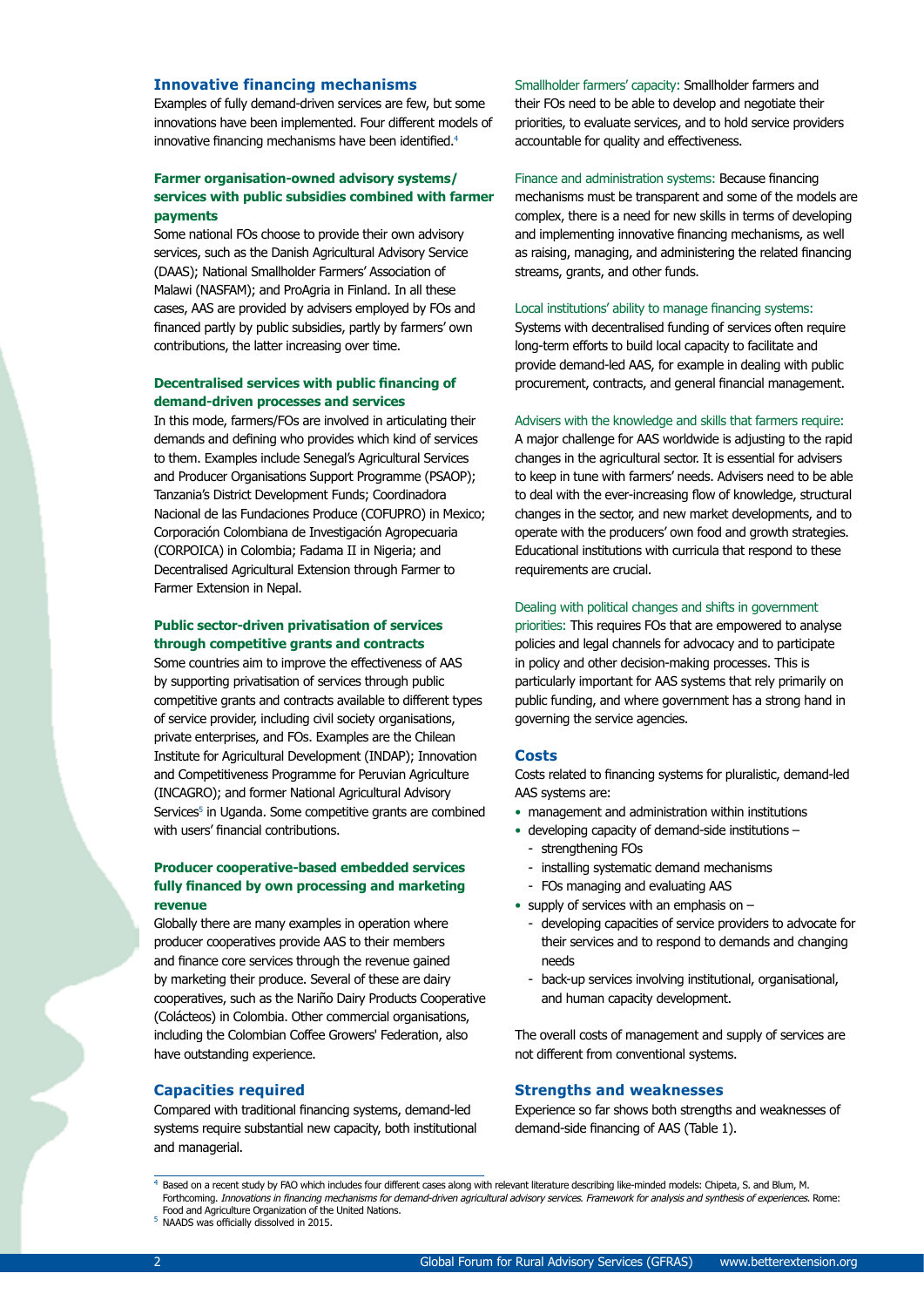## **Table 1. Strengths and weaknesses of demand-side financing of AAS**

| <b>Strengths</b>                                                                                                                                                                                                                                                                                                                 | <b>Weaknesses</b>                                                                                                                                                                                                                                                                                                                                                                                   |
|----------------------------------------------------------------------------------------------------------------------------------------------------------------------------------------------------------------------------------------------------------------------------------------------------------------------------------|-----------------------------------------------------------------------------------------------------------------------------------------------------------------------------------------------------------------------------------------------------------------------------------------------------------------------------------------------------------------------------------------------------|
| • Promote empowerment of<br>farmers and accountability<br>of service providers towards<br>them<br>• Can ensure relevance to<br>different categories of<br>farmers and adaptation to<br>change<br>Increase effectiveness in<br>terms of quality and results<br>• High degree of ownership<br>of farmer-driven and<br>-managed AAS | • Substantial organisational<br>and individual capacity<br>development required,<br>with sufficient time and<br>resources<br>• Transparency of financing<br>mechanisms and demand-<br>led processes required but<br>not sufficient in existing<br>systems<br>Need promotion of<br>pluralistic services so that<br>farmers have a choice<br>• Vulnerable to political will<br>and policy instability |

## **Best-fit considerations**

Demand-driven financing mechanisms for AAS require an enabling environment to function well. There is a need for strong and healthy institutions close to their users. Local institutions and FOs need to have, or to be ready to develop, the capacity and procedures to become relevant, transparent, and accountable to users and members.

There also needs to be consensus on conducive policies and willingness by policy- and decision-makers to promote pluralism in service delivery, and to move the responsibility as well as the decision-making power to users.

Demand-driven financing works most effectively when services connect with activities that raise farmers' incomes,<sup>6</sup> for example by increasing market opportunities. Some INDAP programmes that connect to agribusiness succeed by focusing on productivity and commercialisation, whereas farmers who have no additional opportunities for commercial production have little incentive to engage.

## **Governance**

Institutional good governance and accountability have proven to be required for success. This means that institutions should

ensure farmers and their FOs participate in decision-making regarding resource mobilisation, financing mechanisms, and contract allocation as well as planning, implementation, and evaluation of advisory services. This includes their full and practical representation in policy processes and decisionmaking bodies, procedures to evaluate services by farmers (e.g. through SMS), systemic mechanisms to develop demand and to link demand with qualified service providers, and contracting of AAS.

# **Evidence of impacts, sustainability, and scalability**

## **Impacts**

The framework in Figure 2 shows the expected results of demand-side financing combined with demand-driven delivery systems.

Empowerment of smallholder farmers: Improved knowledge regarding available services and financing mechanisms enhances users' capacity to access the services they need. Service providers are thus accountable to users.

Increased relevance of services: When farmers are engaged in financing, planning, and governing AAS, they become empowered to demand services that respond to their needs in terms of both content and quality.

#### Increased effectiveness and efficiency in quality and results:

Experiences of effectiveness<sup>7</sup> and efficiency are mixed in the different models. Where implementation has been successful, the services have been effective in increasing productivity, product quality, and access to markets.

#### **Sustainability**

There is a strong relationship between commercial market integration of farmers and sustainability of systems. This includes the ability and willingness of farmers to contribute financially from their own funds. For small-scale farmers with a weak connection to markets, public subsidies are required to increase their purchasing power (e.g. through demand-side financing) as well as securing their interest in the services.



## **Figure 2. Results framework**

As is the case with DAAS and Colácteos.

There are many factors influencing the effectiveness of AAS, and it is difficult to separate the effect of the financing mechanism from other factors in the systems (education, back-up support, management). None of the experiences so far has been subject to in-depth studies on effectiveness. The assessment here is based on documentation of experience and interviews with key stakeholders.